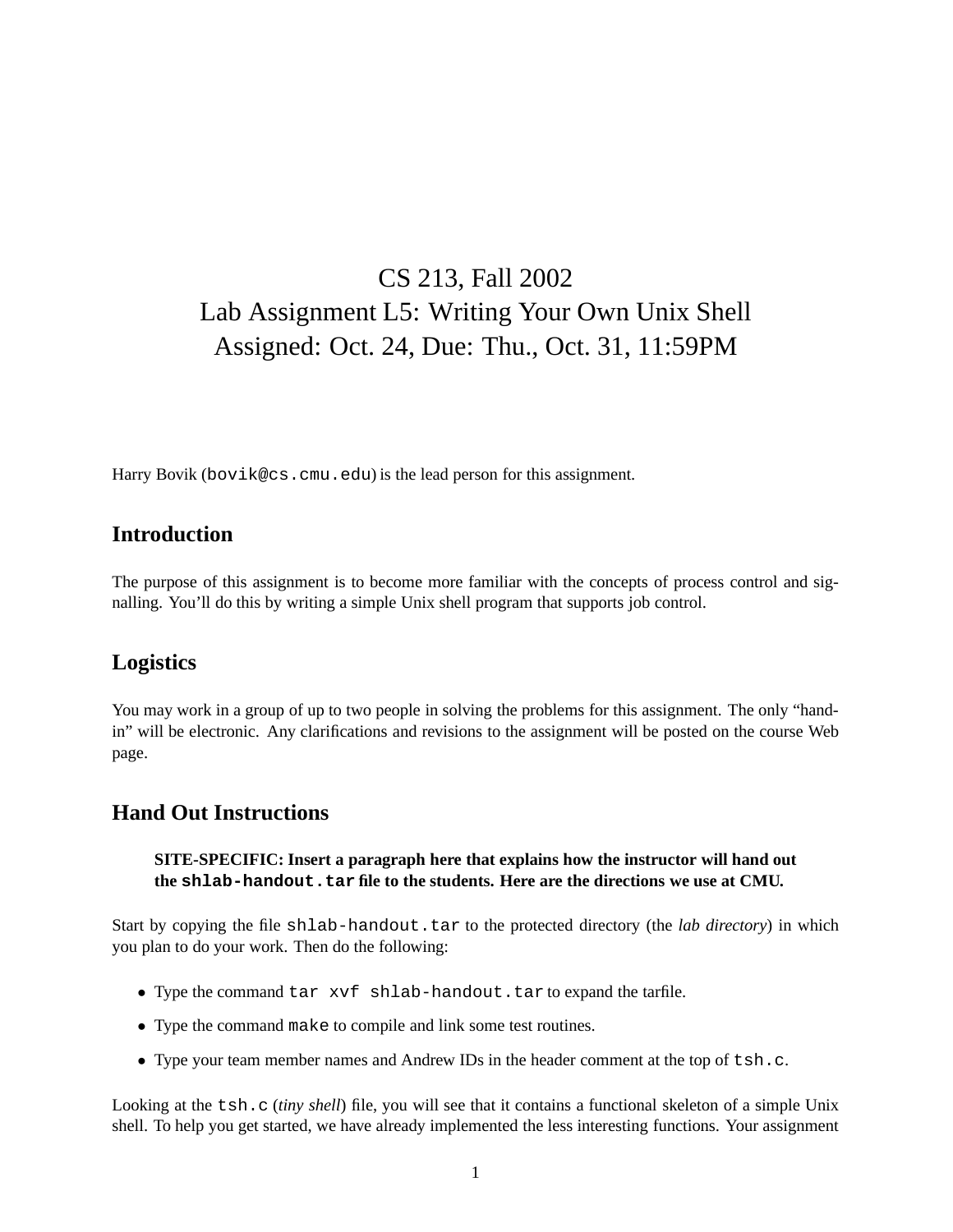is to complete the remaining empty functions listed below. As a sanity check for you, we've listed the approximate number of lines of code for each of these functions in our reference solution (which includes lots of comments).

- eval: Main routine that parses and interprets the command line. [70 lines]
- builtin cmd: Recognizes and interprets the built-in commands: quit, fg, bg, and jobs. [25 lines]
- do  $\beta$ q fq: Implements the bq and  $\beta$  built-in commands. [50 lines]
- waitfg: Waits for a foreground job to complete. [20 lines]
- sigchld handler: Catches SIGCHILD signals. 80 lines]
- sigint handler: Catches SIGINT (ctrl-c) signals. [15 lines]
- sigtstp handler: Catches SIGTSTP (ctrl-z) signals. [15 lines]

Each time you modify your tsh.c file, type make to recompile it. To run your shell, type tsh to the command line:

```
unix> ./tsh
tsh> (type commands to your shell here)
```
## **General Overview of Unix Shells**

A *shell* is an interactive command-line interpreter that runs programs on behalf of the user. A shell repeatedly prints a prompt, waits for a *command line* on stdin, and then carries out some action, as directed by the contents of the command line.

The command line is a sequence of ASCII text words delimited by whitespace. The first word in the command line is either the name of a built-in command or the pathname of an executable file. The remaining words are command-line arguments. If the first word is a built-in command, the shell immediately executes the command in the current process. Otherwise, the word is assumed to be the pathname of an executable program. In this case, the shell forks a child process, then loads and runs the program in the context of the child. The child processes created as a result of interpreting a single command line are known collectively as a *job*. In general, a job can consist of multiple child processes connected by Unix pipes.

If the command line ends with an ampersand "&", then the job runs in the *background*, which means that the shell does not wait for the job to terminate before printing the prompt and awaiting the next command line. Otherwise, the job runs in the *foreground*, which means that the shell waits for the job to terminate before awaiting the next command line. Thus, at any point in time, at most one job can be running in the foreground. However, an arbitrary number of jobs can run in the background.

For example, typing the command line

tsh> jobs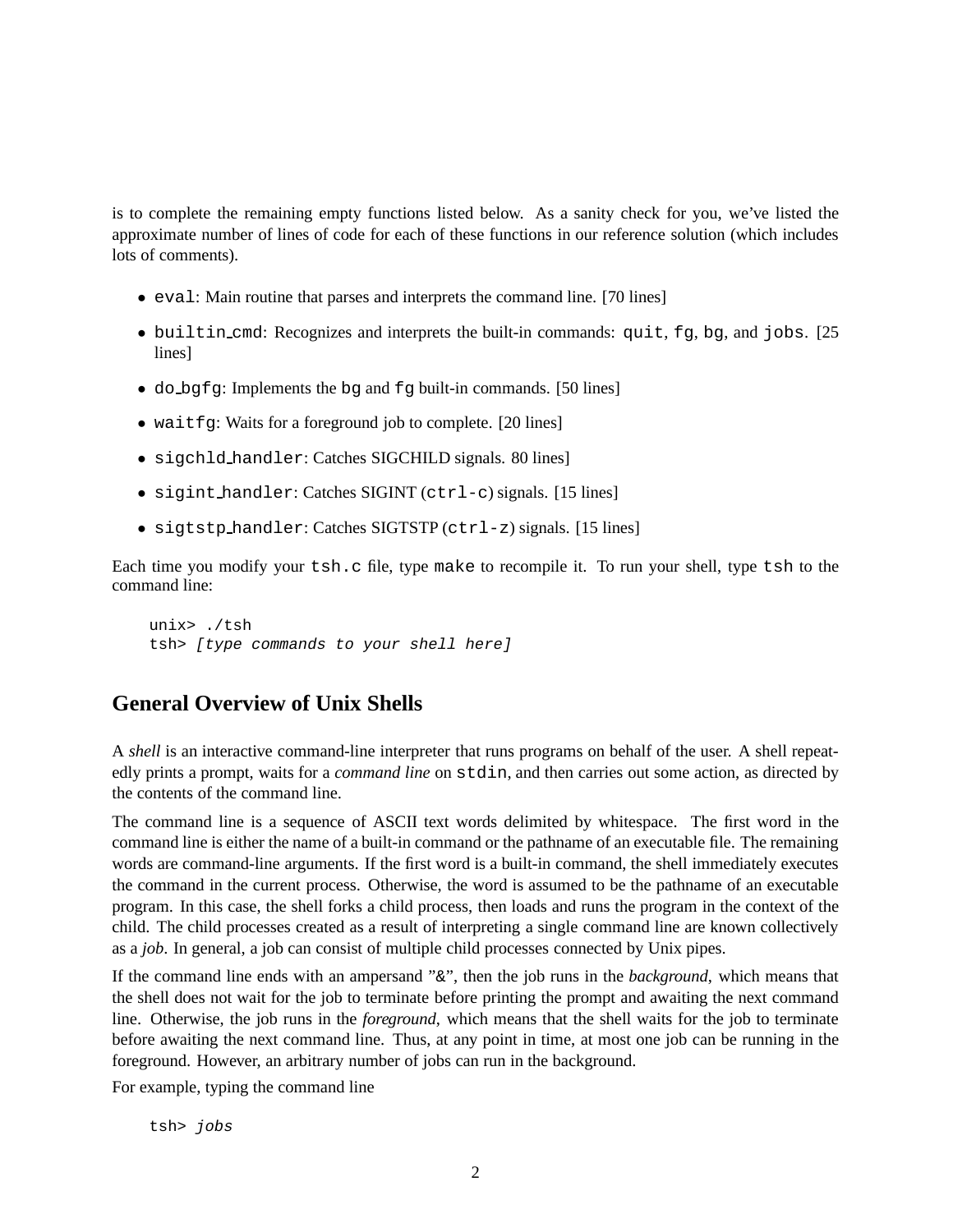causes the shell to execute the built-in jobs command. Typing the command line

tsh>  $/bin/ls -1 -d$ 

runs the ls program in the foreground. By convention, the shell ensures that when the program begins executing its main routine

int main(int argc, char \*argv[])

the argc and argv arguments have the following values:

- $\bullet$  argc == 3,
- $argv[0] == \sqrt{bin/ls''}$ ,
- $argv[1] == ' ' l'',$
- $\text{arqu}[2] == ' ' d''.$

Alternatively, typing the command line

tsh>  $/bin/ls -l -d$  &

runs the ls program in the background.

Unix shells support the notion of *job control*, which allows users to move jobs back and forth between background and foreground, and to change the process state (running, stopped, or terminated) of the processes in a job. Typing ctrl-c causes a SIGINT signal to be delivered to each process in the foreground job. The default action for SIGINT is to terminate the process. Similarly, typing  $\text{ctr1-z}$  causes a SIGTSTP signal to be delivered to each process in the foreground job. The default action for SIGTSTP is to place a process in the stopped state, where it remains until it is awakened by the receipt of a SIGCONT signal. Unix shells also provide various built-in commands that support job control. For example:

- jobs: List the running and stopped background jobs.
- bg <job>: Change a stopped background job to a running background job.
- fg <job>: Change a stopped or running background job to a running in the foreground.
- kill <job>: Terminate a job.

#### **The** tsh **Specification**

Your tsh shell should have the following features:

• The prompt should be the string "tsh>".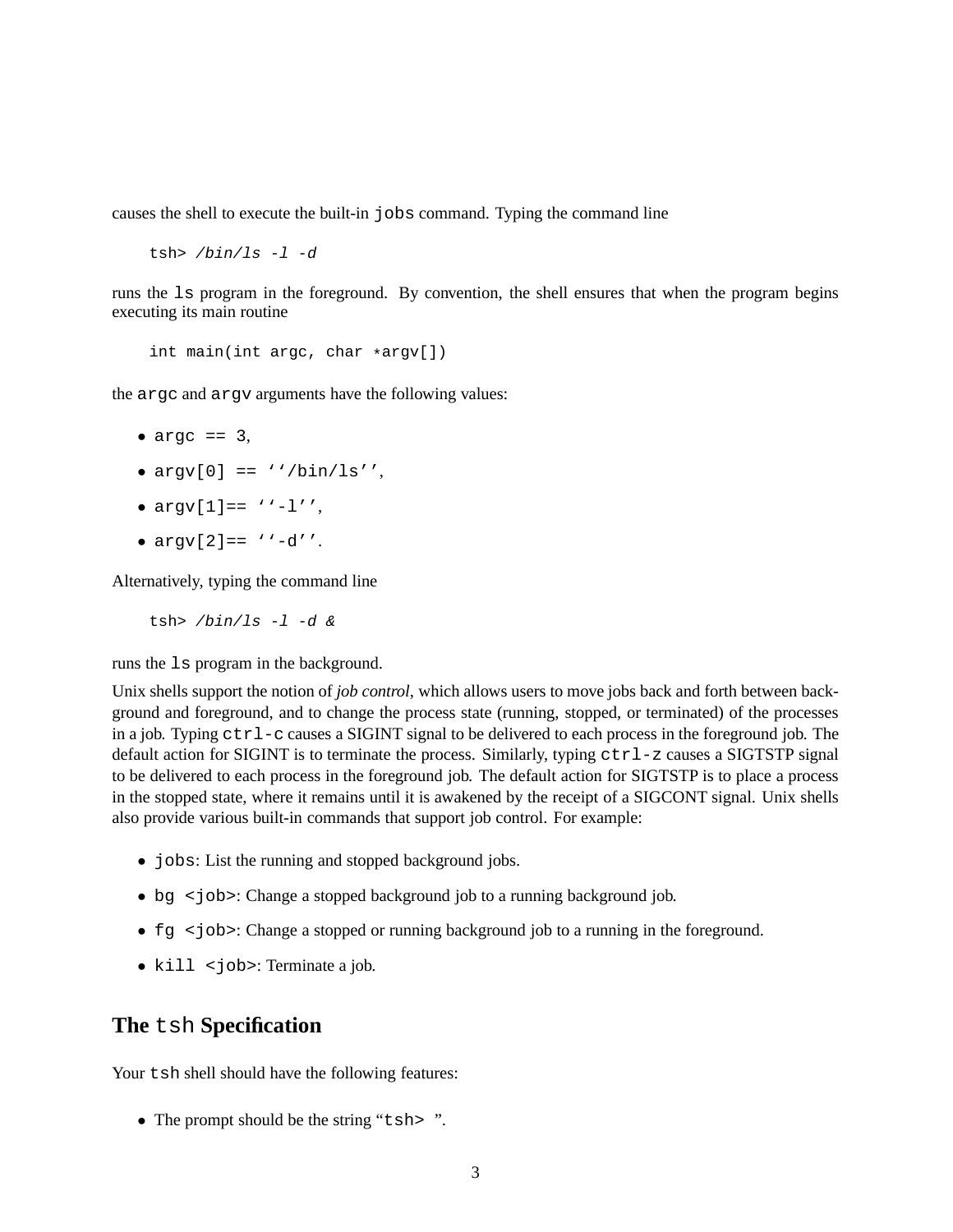- The command line typed by the user should consist of a name and zero or more arguments, all separated by one or more spaces. If name is a built-in command, then tsh should handle it immediately and wait for the next command line. Otherwise, tsh should assume that name is the path of an executable file, which it loads and runs in the context of an initial child process (In this context, the term *job* refers to this initial child process).
- tsh need not support pipes () or I/O redirection (< and >).
- Typing ctrl-c (ctrl-z) should cause a SIGINT (SIGTSTP) signal to be sent to the current foreground job, as well as any descendents of that job (e.g., any child processes that it forked). If there is no foreground job, then the signal should have no effect.
- If the command line ends with an ampersand &, then tsh should run the job in the background. Otherwise, it should run the job in the foreground.
- Each job can be identified by either a process ID (PID) or a job ID (JID), which is a positive integer assigned by tsh. JIDs should be denoted on the command line by the prefix '%'. For example, "%5" denotes JID 5, and "5" denotes PID 5. (We have provided you with all of the routines you need for manipulating the job list.)
- tsh should support the following built-in commands:
	- **–** The quit command terminates the shell.
	- **–** The jobs command lists all background jobs.
	- **–** The bg <job> command restarts <job> by sending it a SIGCONT signal, and then runs it in the background. The <job> argument can be either a PID or a JID.
	- **–** The fg <job> command restarts <job> by sending it a SIGCONT signal, and then runs it in the foreground. The <job> argument can be either a PID or a JID.
- tsh should reap all of its zombie children. If any job terminates because it receives a signal that it didn't catch, then tsh should recognize this event and print a message with the job's PID and a description of the offending signal.

## **Checking Your Work**

We have provided some tools to help you check your work.

**Reference solution.** The Linux executable  $\text{t}$ shref is the reference solution for the shell. Run this program to resolve any questions you have about how your shell should behave. *Your shell should emit output that is identical to the reference solution* (except for PIDs, of course, which change from run to run).

**Shell driver.** The sdriver. pl program executes a shell as a child process, sends it commands and signals as directed by a *trace file*, and captures and displays the output from the shell.

Use the -h argument to find out the usage of sdriver.pl: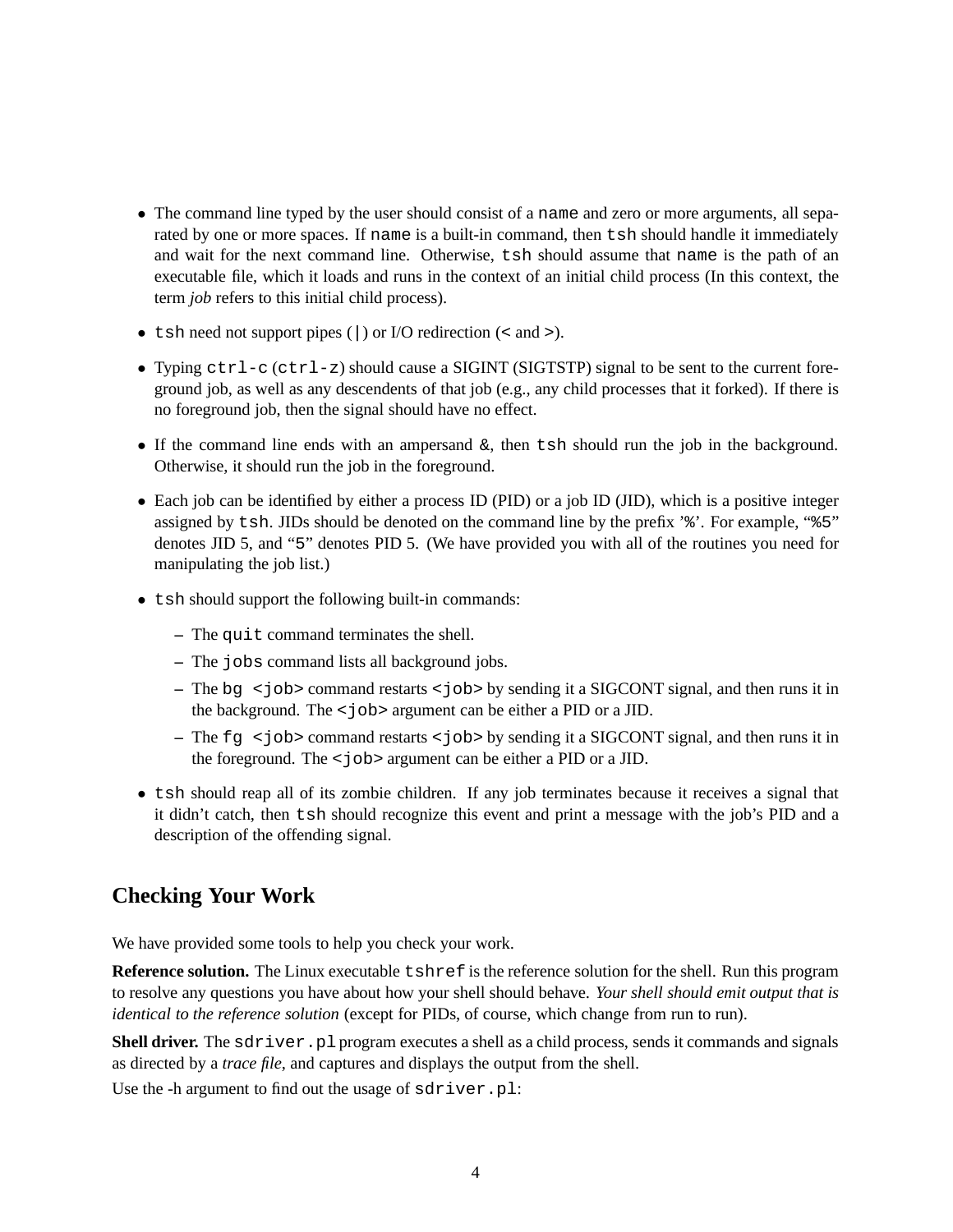```
unix> ./sdriver.pl -h
Usage: sdriver.pl [-hv] -t <trace> -s <shellprog> -a <args>
Options:
 -h Print this message
 -v Be more verbose
 -t <trace> Trace file
 -s <shell> Shell program to test
 -a <args> Shell arguments
 -g Generate output for autograder
```
We have also provided 16 trace files ( $\text{trace} \{01-16\}$ . txt) that you will use in conjunction with the shell driver to test the correctness of your shell. The lower-numbered trace files do very simple tests, and the higher-numbered tests do more complicated tests.

You can run the shell driver on your shell using trace file  $trace01$ . txt (for instance) by typing:

```
unix> ./sdriver.pl -t trace01.txt -s ./tsh -a "-p"
```
(the -a "-p" argument tells your shell not to emit a prompt), or

unix> make test01

Similarly, to compare your result with the reference shell, you can run the trace driver on the reference shell by typing:

```
unix> ./sdriver.pl -t trace01.txt -s ./tshref -a "-p"
```
or

```
unix> make rtest01
```
For your reference, tshref. out gives the output of the reference solution on all races. This might be more convenient for you than manually running the shell driver on all trace files.

The neat thing about the trace files is that they generate the same output you would have gotten had you run your shell interactively (except for an initial comment that identifies the trace). For example:

```
bass> make test15
./sdriver.pl -t trace15.txt -s ./tsh -a "-p"
#
# trace15.txt - Putting it all together
#
tsh> ./bogus
./bogus: Command not found.
tsh> ./myspin 10
Job (9721) terminated by signal 2
tsh> ./myspin 3 &
[1] (9723) ./myspin 3 &
tsh> ./myspin 4 &
```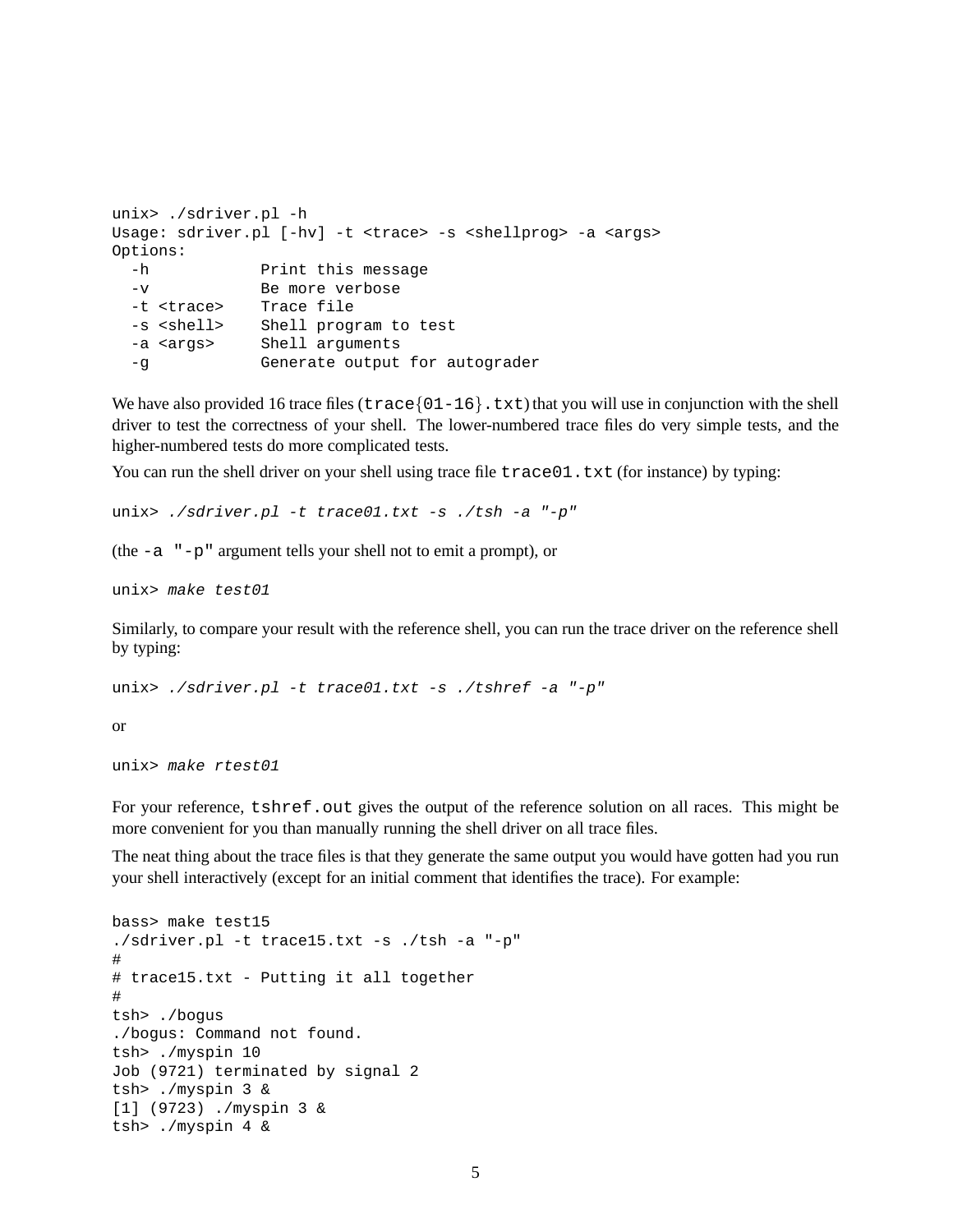```
[2] (9725) ./myspin 4 &
tsh> jobs
[1] (9723) Running ./myspin 3 &
[2] (9725) Running ./myspin 4 &
tsh> fg %1
Job [1] (9723) stopped by signal 20
tsh> jobs
[1] (9723) Stopped ./myspin 3 &
[2] (9725) Running ./myspin 4 &
tsh> bg %3
%3: No such job
tsh> bg %1
[1] (9723) ./myspin 3 &
tsh> jobs
[1] (9723) Running ./myspin 3 &
[2] (9725) Running ./myspin 4 &
tsh> fg %1
tsh> quit
bass>
```
## **Hints**

- Read every word of Chapter 8 (Exceptional Control Flow) in your textbook.
- Use the trace files to guide the development of your shell. Starting with trace01.txt, make sure that your shell produces the *identical* output as the reference shell. Then move on to trace file trace02.txt, and so on.
- The waitpid, kill, fork, execve, setpgid, and sigprocmask functions will come in very handy. The WUNTRACED and WNOHANG options to waitpid will also be useful.
- When you implement your signal handlers, be sure to send SIGINT and SIGTSTP signals to the entire foreground process group, using "-pid" instead of "pid" in the argument to the kill function. The sdriver.pl program tests for this error.
- One of the tricky parts of the assignment is deciding on the allocation of work between the waitfg and sigchld handler functions. We recommend the following approach:
	- **–** In waitfg, use a busy loop around the sleep function.
	- **–** In sigchld handler, use exactly one call to waitpid.

While other solutions are possible, such as calling waitpid in both waitfg and sigchld handler, these can be very confusing. It is simpler to do all reaping in the handler.

• In eval, the parent must use sigprocmask to block SIGCHLD signals before it forks the child, and then unblock these signals, again using sigprocmask after it adds the child to the job list by calling addjob. Since children inherit the blocked vectors of their parents, the child must be sure to then unblock SIGCHLD signals before it execs the new program.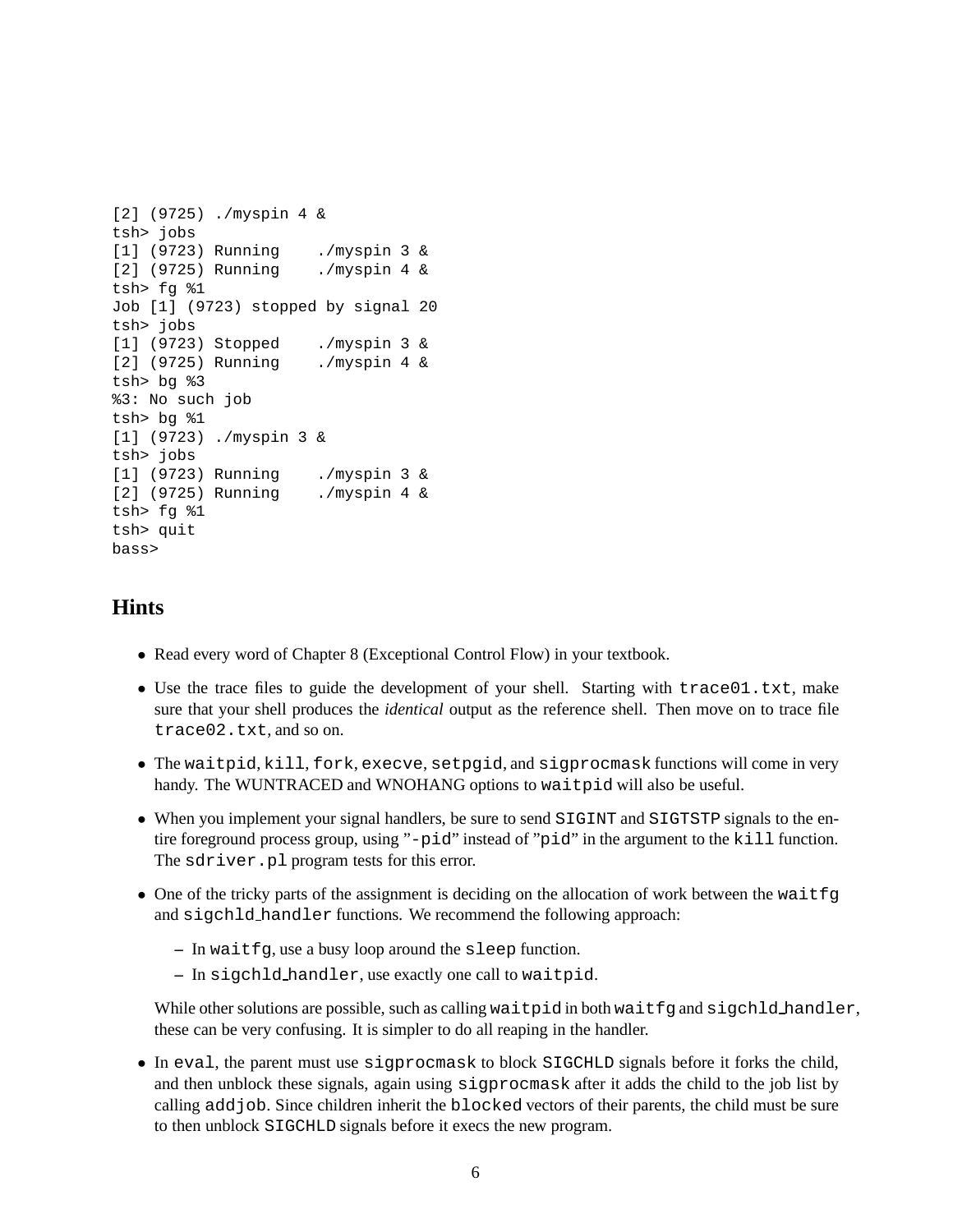The parent needs to block the SIGCHLD signals in this way in order to avoid the race condition where the child is reaped by sigchld handler (and thus removed from the job list) *before* the parent calls addjob.

- Programs such as more, less, vi, and emacs do strange things with the terminal settings. Don't run these programs from your shell. Stick with simple text-based programs such as  $/b\sin/1$ s, /bin/ps, and /bin/echo.
- When you run your shell from the standard Unix shell, your shell is running in the foreground process group. If your shell then creates a child process, by default that child will also be a member of the foreground process group. Since typing ctrl-c sends a SIGINT to every process in the foreground group, typing  $ctr1-c$  will send a SIGINT to your shell, as well as to every process that your shell created, which obviously isn't correct.

Here is the workaround: After the fork, but before the execve, the child process should call  $\text{setpid}(0, 0)$ , which puts the child in a new process group whose group ID is identical to the child's PID. This ensures that there will be only one process, your shell, in the foreground process group. When you type  $ctrl-c$ , the shell should catch the resulting SIGINT and then forward it to the appropriate foreground job (or more precisely, the process group that contains the foreground job).

### **Evaluation**

Your score will be computed out of a maximum of 90 points based on the following distribution:

- **80** Correctness: 16 trace files at 5 points each.
- **10** Style points. We expect you to have good comments (5 pts) and to check the return value of EVERY system call (5 pts).

Your solution shell will be tested for correctness on a Linux machine, using the same shell driver and trace files that were included in your lab directory. Your shell should produce **identical** output on these traces as the reference shell, with only two exceptions:

- The PIDs can (and will) be different.
- The output of the /bin/ps commands in trace11.txt, trace12.txt, and trace13.txt will be different from run to run. However, the running states of any mysplit processes in the output of the /bin/ps command should be identical.

## **Hand In Instructions**

**SITE-SPECIFIC: Insert a paragraph here that explains how the students should hand in their tsh.c files. Here are the directions we use at CMU.**